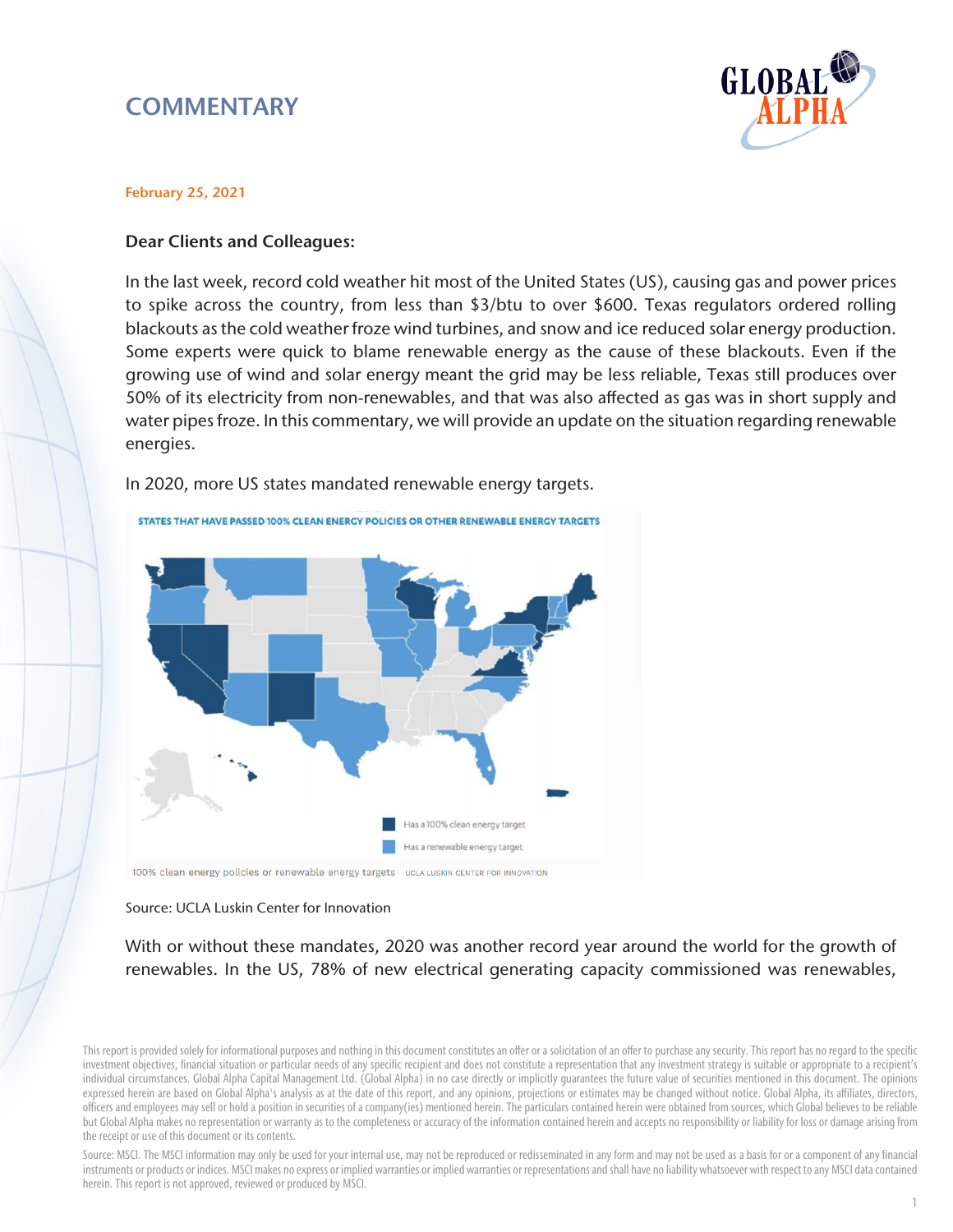## COMMENTARY CONT.



according to a review by the Federal Energy Regulatory Commission (FERC)<sup>[1](#page-1-0)</sup>. Combined, it accounted for 22,451 megawatts (MW) or more than 78.09% of the 28,751 MW of new utilityscale capacity reported to have been added last year. Wind (13,626 MW or 47.4%) and solar (8,543 MW or 29.7%) each contributed more new generating capacity than natural gas (6,259 MW or 21.7%).

Current capacity of renewables is now above 24% of total capacity in the US and should exceed 30% by 2025.



Note: Electricity generation from utility-scale facilities

Source: U.S. Energy Information Administration, Monthly Energy Review, Table 7.2a, March 2020 and Electric Power Monthly, eia February 2020, preliminary data for 2019



#### <sup>1</sup> Energy Infrastructure Update for December 2020

 $\overline{a}$ 

<span id="page-1-0"></span>This report is provided solely for informational purposes and nothing in this document constitutes an offer or a solicitation of an offer to purchase any security. This report has no regard to the specific investment objectives, financial situation or particular needs of any specific recipient and does not constitute a representation that any investment strategy is suitable or appropriate to a recipient's individual circumstances. Global Alpha Capital Management Ltd. (Global Alpha) in no case directly or implicitly guarantees the future value of securities mentioned in this document. The opinions expressed herein are based on Global Alpha's analysis as at the date of this report, and any opinions, projections or estimates may be changed without notice. Global Alpha, its affiliates, directors, officers and employees may sell or hold a position in securities of a company(ies) mentioned herein. The particulars contained herein were obtained from sources, which Global Alpha believes to be reliable but Global Alpha makes no representation or warranty as to the completeness or accuracy of the information contained herein and accepts no responsibility or liability for loss or damage arising from the receipt or use of this document or its contents.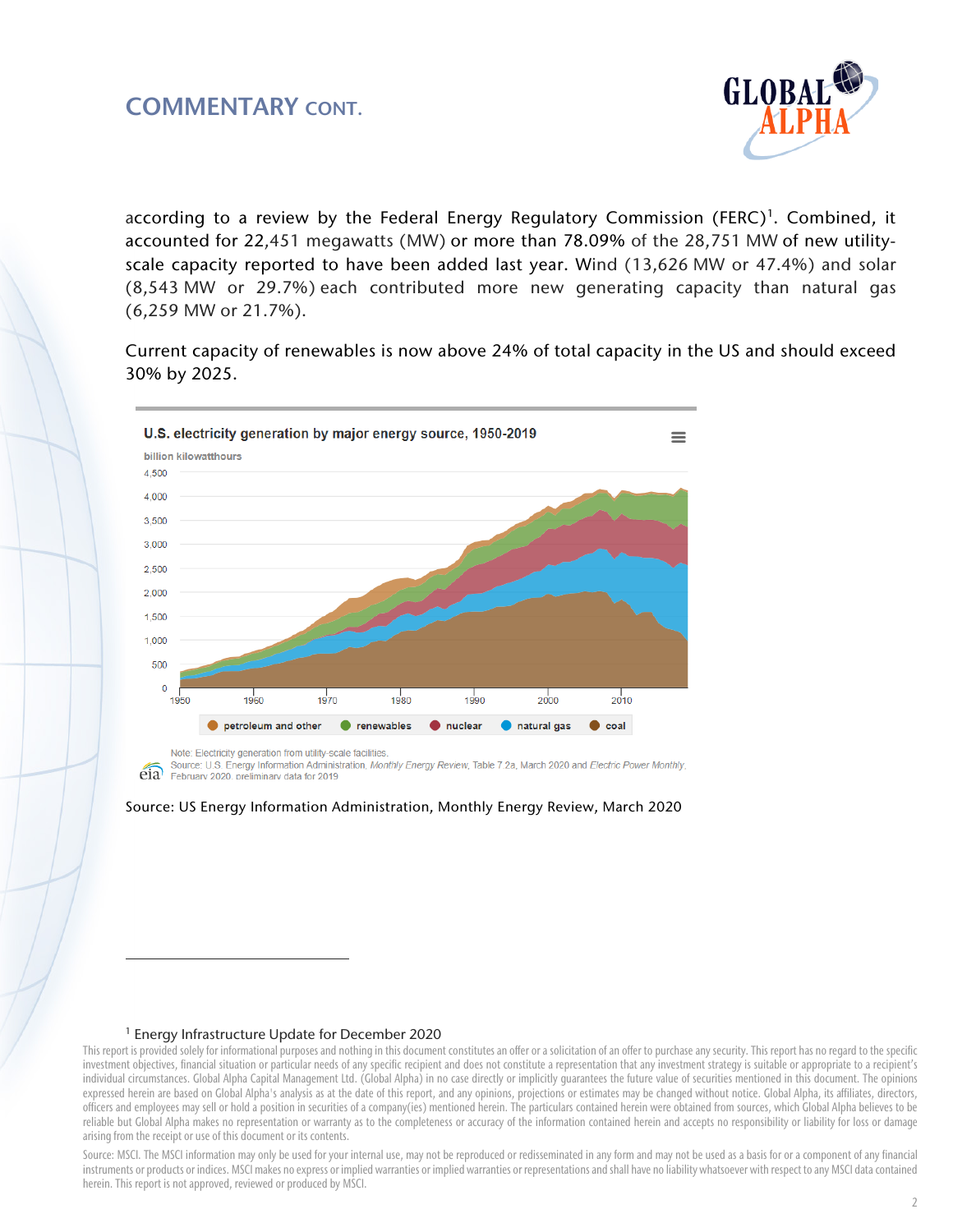## COMMENTARY CONT.





Source: US Energy Information Administration, Monthly Energy Review, March 2020

We often hear that renewables require subsidies to compete with oil and gas, coal and nuclear. Let's take a look at the total cost and production cost of these various sources. The costs include capital costs, operations, maintenance, and de-commissioning and remediation. Recent major global studies of generation costs note that wind and solar power are the lowest-cost sources of electricity available today.



#### Sources: Lazard 2020, Bloomberg New Energy Finance (2020), International Renewable Energy Agency (IREA) 2020

This report is provided solely for informational purposes and nothing in this document constitutes an offer or a solicitation of an offer to purchase any security. This report has no regard to the specific investment objectives, financial situation or particular needs of any specific recipient and does not constitute a representation that any investment strategy is suitable or appropriate to a recipient's individual circumstances. Global Alpha Capital Management Ltd. (Global Alpha) in no case directly or implicitly guarantees the future value of securities mentioned in this document. The opinions expressed herein are based on Global Alpha's analysis as at the date of this report, and any opinions, projections or estimates may be changed without notice. Global Alpha, its affiliates, directors, officers and employees may sell or hold a position in securities of a company(ies) mentioned herein. The particulars contained herein were obtained from sources, which Global Alpha believes to be reliable but Global Alpha makes no representation or warranty as to the completeness or accuracy of the information contained herein and accepts no responsibility or liability for loss or damage arising from the receipt or use of this document or its contents.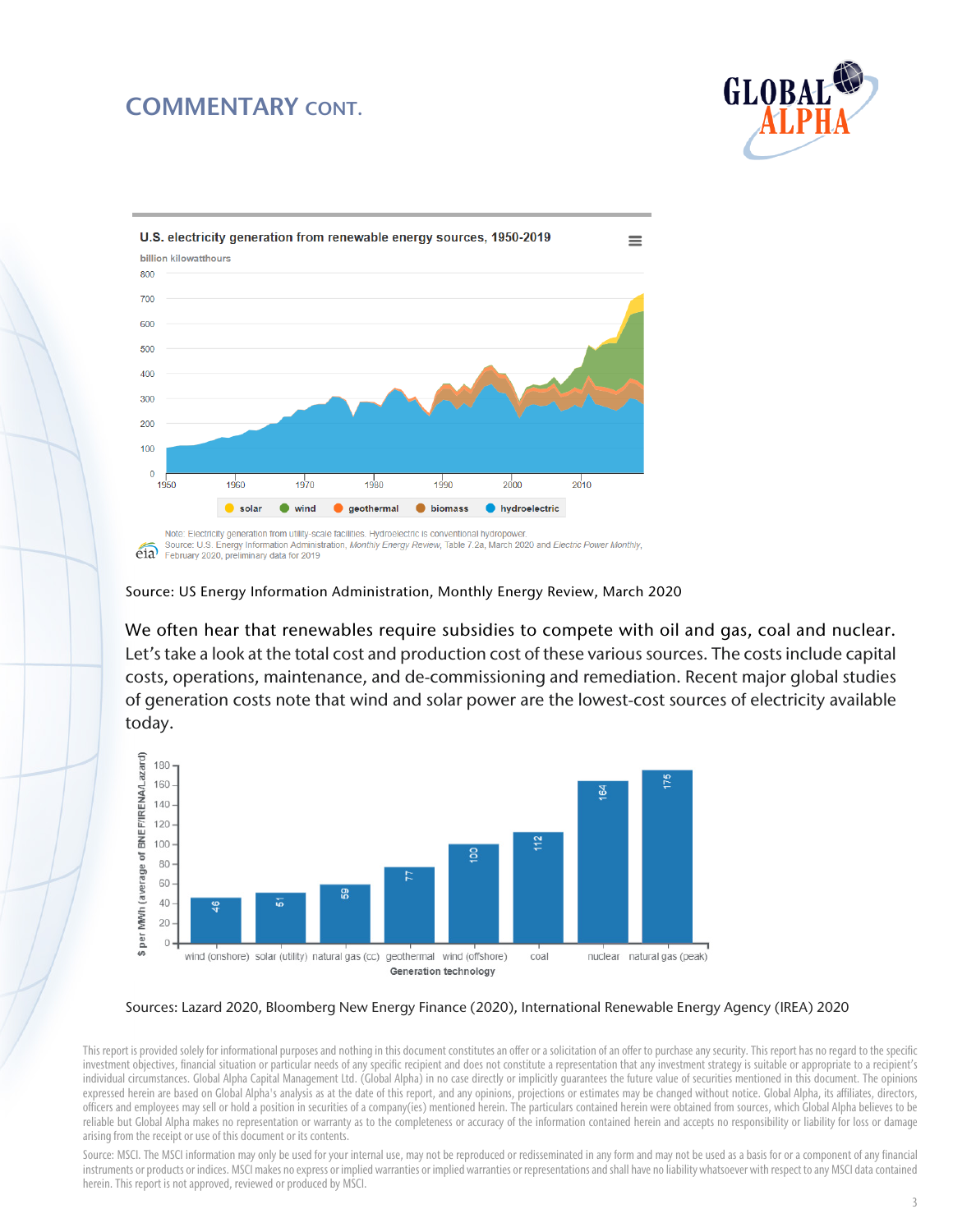

What about the reliability of wind and solar energies? If they could never represent 100% of generating capacity, what should the base load be? We can see in the above chart that geothermal energy is also attractive in terms of costs. It's clean and renewable, and better yet, is available 24/7, meaning it could be a base load energy. However, in 2019, geothermal only represented 0.5% of US electricity generation.

### States with geothermal power plants in 2019

|            | State share of total U.S. geothermal<br>electricity generation | Geothermal share of total state<br>electricity generation |
|------------|----------------------------------------------------------------|-----------------------------------------------------------|
| California | 71 2%                                                          | 5.6%                                                      |
| Nevada     | 23.5%                                                          | 9.5%                                                      |
| Utah       | 2.8%                                                           | $11\%$                                                    |
| Oregon     | 0.9%                                                           | 0.2%                                                      |
| Hawaii     | 0.7%                                                           | 1 1%                                                      |
| Idaho      | 0.5%                                                           | 0.4%                                                      |
| New Mexico | በ 4%                                                           | 2%                                                        |

### Source: US Department of Energy

There are signs that things could change. A report released in May 2019 by the Department of Energy suggested that US geothermal power capacity could increase by more than twenty-six times by 2050, reaching a total installed capacity of 60 GW, thanks to accelerated technological development and adoption. This is turn would greatly reduce costs.

Since 2008, we've held Ormat Technologies in our portfolio, a world-leading geothermal energy company. Ormat Technologies (ORA US, ORA IT) was founded in Israel in 1965 to pursue its objective to further develop renewable energy. Active in the geothermal field since the early 1980s, the Integrated Two-Level Unit (ITLU) was a vital development in maximizing the thermodynamic efficiencies of lower-temperature resources. The patented ITLU design revolutionized the industry and, to this day, distinguishes Ormat from other companies. The company has been public since 2004, and has established its headquarters in Reno Nevada. Further, Ormat is an energy producer with 933 MW of production globally. Another important achievement is regarding the world's largest single binary geothermal power plant – the Ngatamariki in New Zealand – that began its commercial operations in 2013. Ormat provided the engineering, procurement and construction for the 100 MW geothermal project that delivers sustainable energy to power 80,000 homes annually.

This report is provided solely for informational purposes and nothing in this document constitutes an offer or a solicitation of an offer to purchase any security. This report has no regard to the specific investment objectives, financial situation or particular needs of any specific recipient and does not constitute a representation that any investment strategy is suitable or appropriate to a recipient's individual circumstances. Global Alpha Capital Management Ltd. (Global Alpha) in no case directly or implicitly guarantees the future value of securities mentioned in this document. The opinions expressed herein are based on Global Alpha's analysis as at the date of this report, and any opinions, projections or estimates may be changed without notice. Global Alpha, its affiliates, directors, officers and employees may sell or hold a position in securities of a company(ies) mentioned herein. The particulars contained herein were obtained from sources, which Global Alpha believes to be reliable but Global Alpha makes no representation or warranty as to the completeness or accuracy of the information contained herein and accepts no responsibility or liability for loss or damage arising from the receipt or use of this document or its contents.